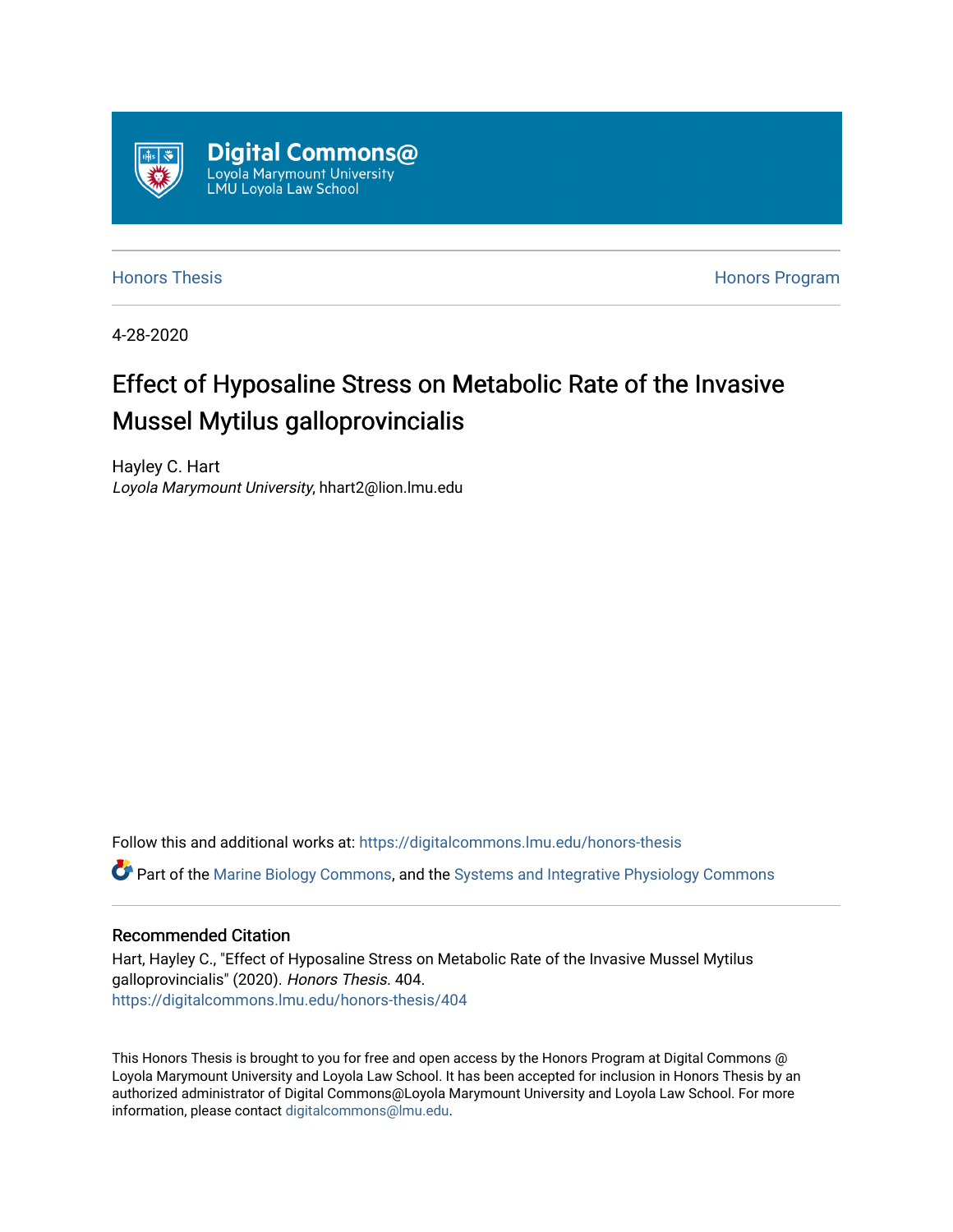

# **Effect of Hyposaline Stress on Metabolic Rate of the Invasive Mussel Mytilus galloprovincialis**

A thesis submitted in partial satisfaction

of the requirements of the University Honors Program

of Loyola Marymount University

by

## **Hayley Hart**

## **May 6, 2020**

Faculty Advisor Dr. M. Christina Vasquez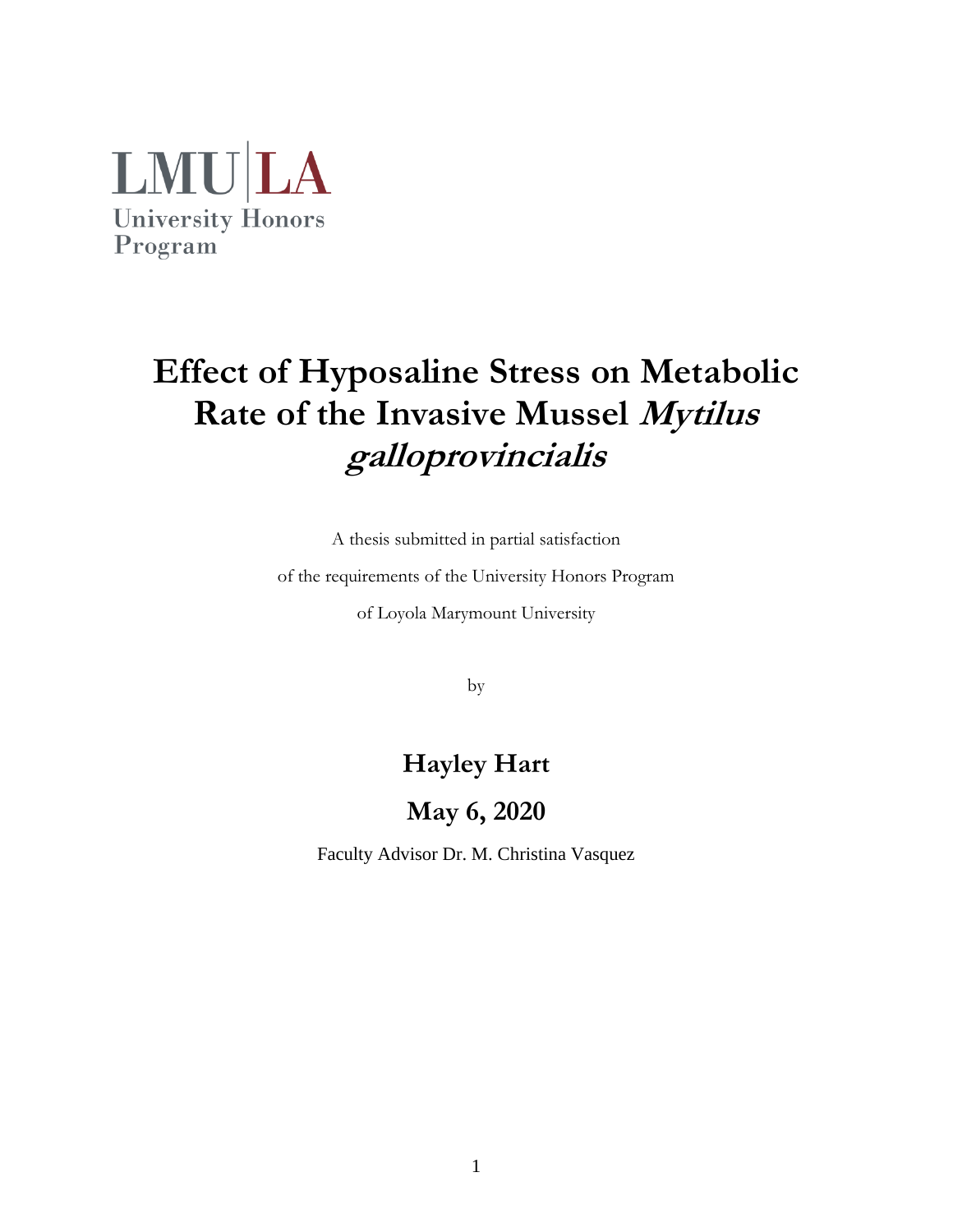#### **ABSTRACT**

Climate change is predicted to decrease ocean salinity as the polar ice caps melt and the occurrence of precipitation events increases. Decreased ocean salinity (hyposalinity) may negatively impact marine invertebrates, especially marine mussels, as they are osmoconformers and their internal osmolarity depends on the solute concentration of their environment. Hyposalinity stress may influence cell function and alter mussel physiology. To compensate for the change in the environment, mussels may expend more energy to restore internal osmolarity, which can be assessed by quantifying metabolic rate. Thus, the purpose of our research was to examine the physiological response of *Mytilus galloprovincialis*, an invasive mussel species in Southern California, to varying salinity conditions. Mussels (*N*=39 total) were collected from Marina Del Rey, CA and acclimated in tanks to control conditions (34 ppt, 18°C seawater). Following acclimation, mussels were placed in individual closed-system respirometers to measure their oxygen consumption under different salinity conditions (35, control; 28 and 25 ppt, hyposaline) and subsequently used to calculate metabolic rate  $(MO<sub>2</sub>$  as mg  $O<sub>2</sub>/min/g$  wet weight). Mussels exposed to hyposalinity (28 and 25 ppt) showed a trend towards increasing metabolic rate relative to the controls, however these data were not statistically significant (1-Way ANOVA, *P*=0.0975). Our data suggests that exposure to hyposalinity may cause a physiological response in mussels, where energy may be used to restore internal osmolarity. Coastal marine organisms will experience hyposaline stress as climate change progresses and our data begins to suggest that this may require a greater energy output as seawater conditions change.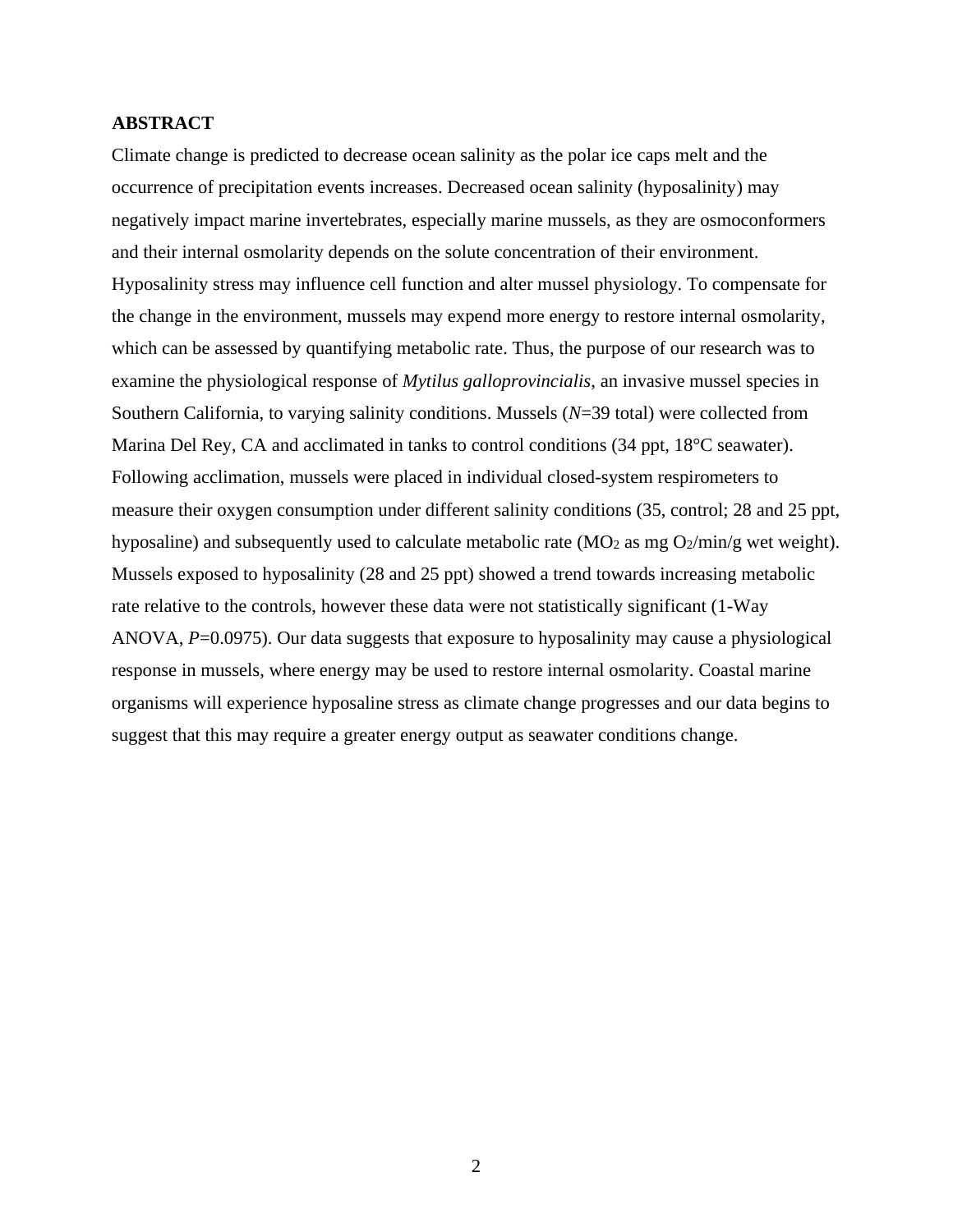### **INTRODUCTION**

#### *Climate change influences on the marine environment*

Climate change will cause increases in land and ocean temperatures, increased extreme precipitation events, and an increased probability of drought in some areas of the world (IPCC, 2019). In marine environments, organisms will face challenges such as ocean acidification, increasing temperature, sea level rise and decreasing ocean salinity as climate change progresses (IPCC, 2019; Cole, 2016). In order to survive, an organism's physiology must change to cope with these conditions, both in the short and in the long term (Cole, 2016). For example, an organism may increase gene expression of heat shock proteins when exposed to high temperatures in order to maintain cellular function. In the short term, organisms with greater physiological plasticity will be able to withstand changes in the environment while acclimatization will be necessary if the changes are sustained over a long period (Somero, 2011). One of the most notable responses to climate change is a shift in species range to an area with more tolerable conditions (Tomanek, 2012; Doney *et al.*, 2012). The physiology and survival of marine life will be greatly affected by changing environmental conditions, necessitating immediate physiologic changes and eventual adaptation.

With increasing global temperature, organisms will likely experience greater metabolic rates (Somero, 2012). Increases in metabolic rate elevate heart rate to adequately supply tissues with oxygen, which can be sustained up to a certain critical point depending on the species (Somero, 2012). For each species, there is a critical temperature at which heart rate is maximized  $(T<sub>max</sub>)$ , above which the heart rate will decrease rapidly (Somero, 2012). Investigating this maximum temperature can help establish upper temperature limits for a species and can be used to predict the range of habitats in which they can live (Somero, 2012). Additionally, gene transcription and protein expression experience a variety of changes as a result of stress conditions (Somero, 2012). The effects that a particular species will experience due to climate change are unique to their tolerance of environmental conditions, therefore study is needed to determine the exact range of conditions in which a species can live to predict its future range as conditions in its current range change.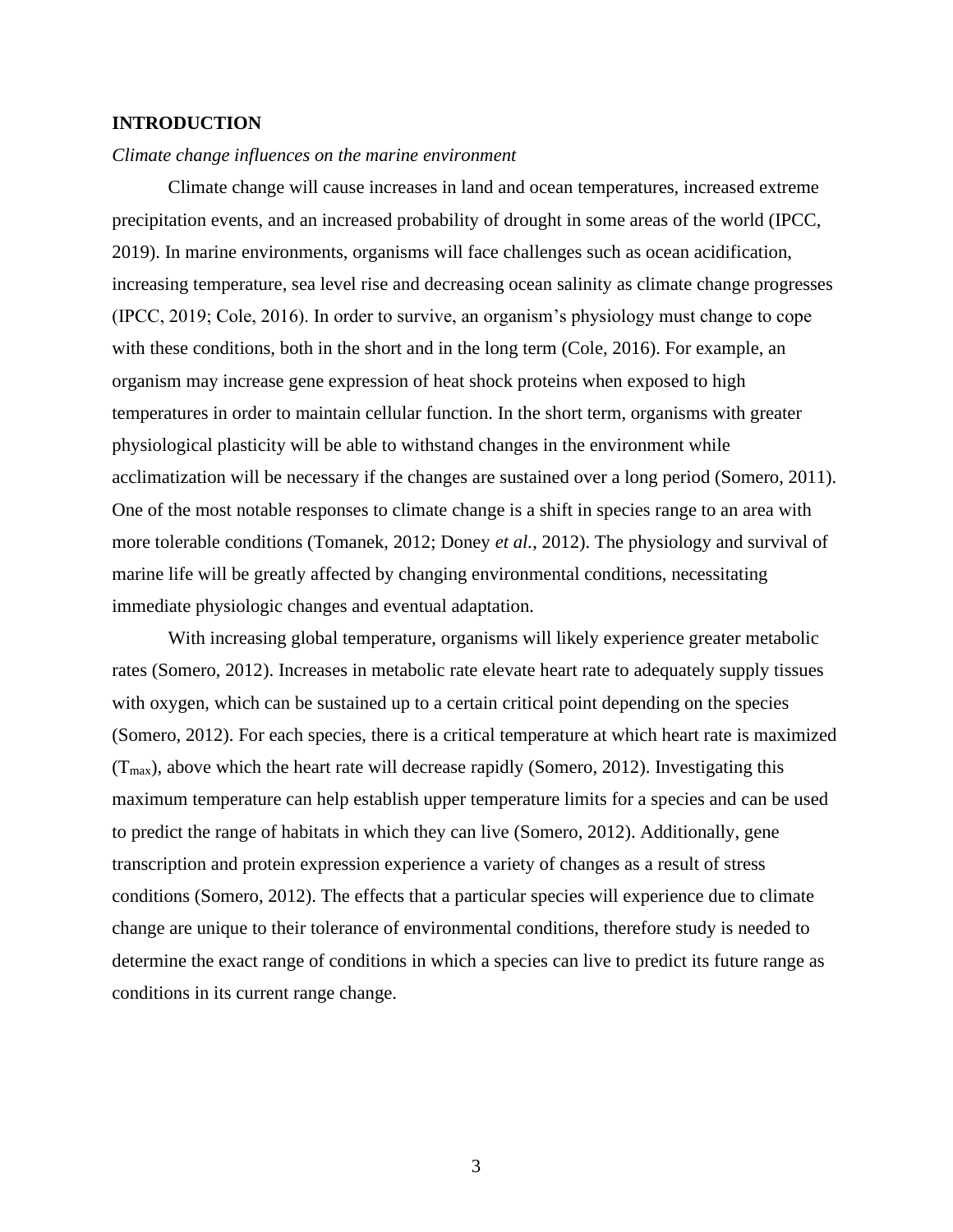#### *Blue mussels of the genus Mytilus and differential stress tolerance*

Blue mussels are marine invertebrates that reside in intertidal environments and bays where conditions are frequently changing (Braby and Somero, 2016). On the west coast of the United States, the native mussel species *Mytilus trossulus* lives from Alaska to Central California, coexisting at the southern end of its range with the invasive species *Mytilus galloprovincialis*, which ranges from Central California to Mexico (Braby and Somero, 2016). Additionally, the invasive *M. galloprovincialis* forms a hybrid zone with *M. trossulus* in Japan, and lives on the East Coast of the United States, forming a hybrid zone with the native *M. edulis* (Braby and Somero, 2016). The ranges of each species that are currently observed are a direct result of the species' environmental tolerance. *Mytilus trossulus* is native to the North Pacific Ocean and is adapted to live in an environment with cold water temperatures and relatively low salinity, whereas *Mytilus galloprovincialis* emerged in the relatively warm and salty Mediterranean (Braby and Somero, 2016). The wide range of *M. galloprovincialis* spanning multiple continents indicates its tolerance for a wider range of environmental conditions than each of the native species with which it coexists, due to the environmental conditions of the area in which it developed (Braby and Somero, 2016).

To investigate the differences in tolerance of environmental conditions between these two species, a study by Tomanek et al. (2012) investigated the protein changes behind the responses of *M. galloprovincialis* and *M. trossulus* to salinity stress. After being exposed to one of three salinity treatments (24.5, 29.8 or 35 ppt) for four hours, some mussels were dissected while others were allowed to recover in 35 ppt salinity (control) for 24 hours (Tomanek *et al.*, 2012). The results of this study indicate that recovery from hyposaline stress (24.5 and 29.5 ppt treatments with a 24-hour recovery period) in *M. trossulus* involves a greater decrease of NADH production and oxidation than it does in *M. galloprovincialis*, which experienced downregulation in these pathways only at the 24.5 ppt salinity treatment with 24-hour recovery (Tomanek *et al.*, 2012). These responses indicate that the response to hyposaline stress in both species involves altering the mussel's metabolism, as NADH is an important molecule in metabolic processes. The same mussels used in this study were used to investigate the transcriptomics of salinity stress between these two congeners, finding that only 12 genes differed between the species in response to hypoosmotic stress (Lockwood and Somero, 2011). These studies indicate that *M.*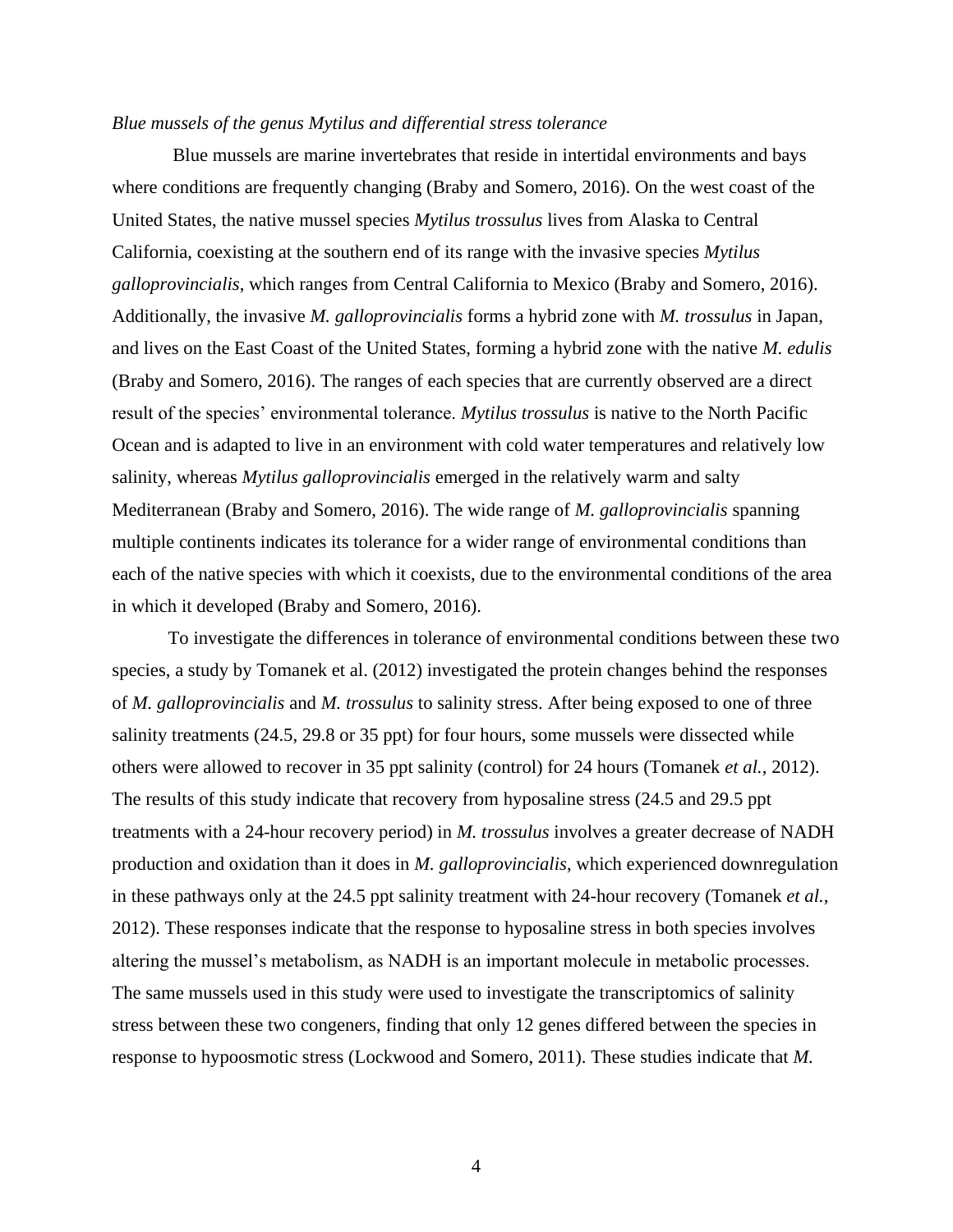*trossulus* and *M. galloprovincialis* vary slightly in their cellular responses to stress, but the effects of these differences on their habitat tolerance are pronounced.

*M. trossulus* has been shown to have a greater tolerance for lower salinity conditions than the native *M. galloprovincialis*, which could prove essential in predicting changes in each species' range as climate change affects global ocean salinity levels (Tomanek *et al.*, 2012). As conditions change, the potential for the ranges of each of these two species to shift arises. Range shift has already occurred in *M. edulis* on the East Coast of the United States, attributed to a rise in temperature that the mussels are unable to survive (Somero, 2012). It is important to study the responses of each of these two species to salinity stress as previous research indicates that *M. galloprovincialis* is less tolerant to lower salinities, which could lead to changes in its species range (Tomanek *et al.*, 2012). Increases in extreme precipitation events due to climate change will decrease the salinity of the waters they inhabit, perhaps to the point where the mussels can no longer survive in the areas in which they currently live.

Mussels are osmoconformers, which means their internal osmotic pressure matches that of their external environment, so they are particularly sensitive to changes in ambient salinity (Freitas, 2017; Hamer et al., 2008). As ambient salinity decreases as a result of climate change, mussels alter their physiology to cope with hypoosmotic stress. When the external osmolarity is greater than the internal osmolarity, water passively diffuses out of cells while salts are passively transported into cells by  $Na<sup>+</sup>$  and Cl<sup>-</sup> channels. Mussels use taurine as an osmolyte to regulate their internal cellular volume such that when the external osmotic pressure increases, the concentration of taurine is increased to maintain internal cellular volume without affecting other intracellular contents, preventing the passive loss of intracellular water to the environment (Hosoi et al., 2005). In previous studies of *M. galloprovincialis*, decreases in salinity conditions have been shown to produce physiological responses in mussels (Freitas *et al.*, 2017). A study by Freitas *et al.* (2017) exposed *M. galloprovincialis* mussels to two different pH conditions (7.8 and 7.3, both at control 28 ppt salinity) and three different salinity conditions (14, 28 and 35 ppt, all at control 7.8 pH) by gradually acclimating them over 2-3 days by decreasing the pH and increasing or decreasing the salinity away from the control value. The electron transport chain activity and energy reserves of the mussels were measured after the mussels were exposed to their respective conditions for 28 days, finding that mussels exposed to hyposaline stress (14 ppt) at control pH 7.8 experienced increased electron transport chain activity, indicating increased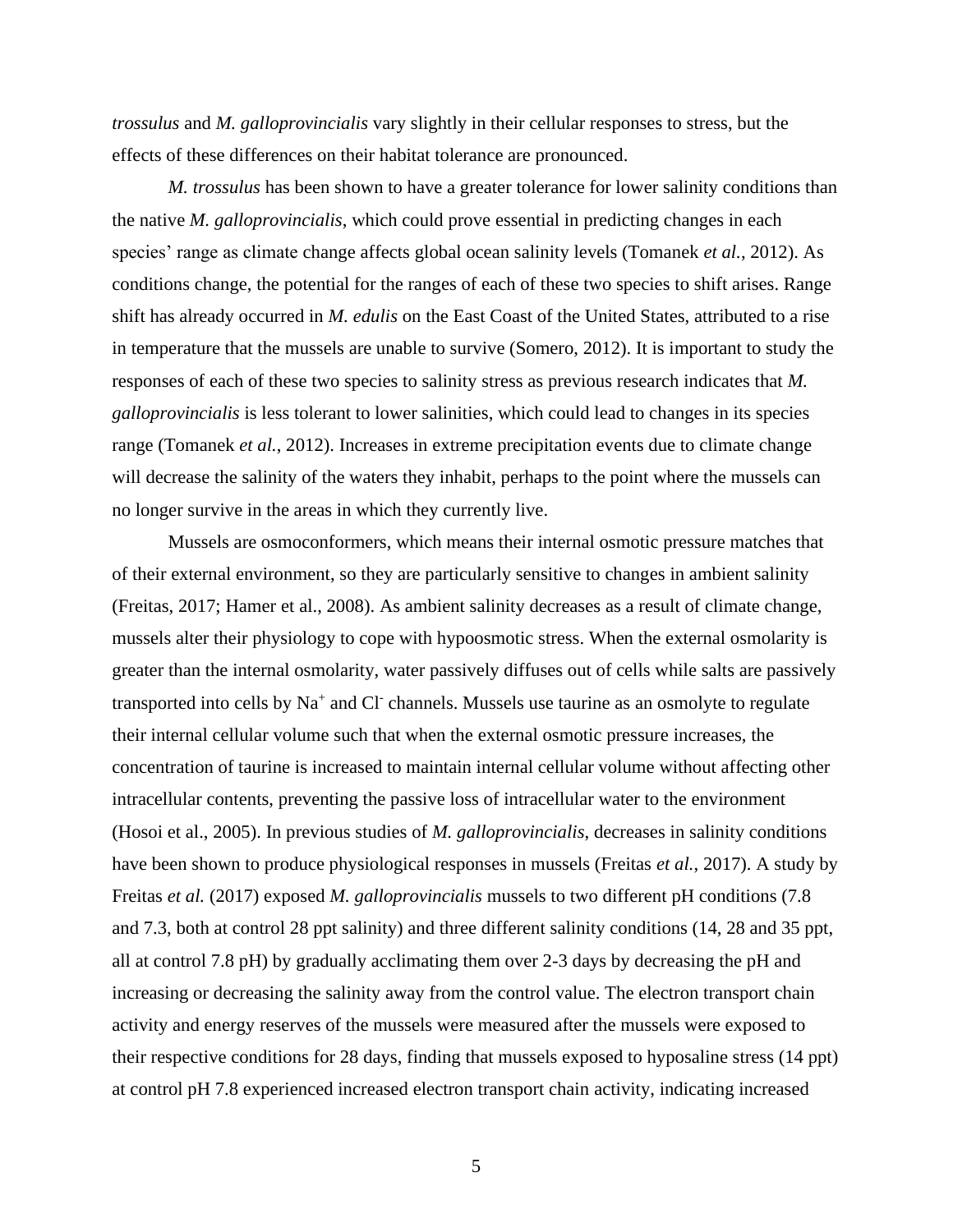metabolic rate under hyposaline conditions (Freitas *et al.*, 2017). This suggests that maintaining intracellular osmotic pressure under hyposaline conditions requires energy.

#### *Assessing physiological impacts of environmental stress through respirometry*

Physiologic changes in energy consumption of marine organisms can be assessed by calculating metabolic rate. Metabolic rate is a measure of the rate at which metabolism occurs in an organism under a set of conditions, which can be calculated after performing respirometry (Svendsen, 2016). Closed-system respirometry is a controlled experimental method used to detect an aquatic animal's consumption of oxygen (Svendsen, 2016). The animal of interest is placed in a chamber located in a closed loop with a recirculation pump and an oxygen sensor (Svendsen, 2016). The same water is recirculated through the chamber, therefore as the animal consumes oxygen, the sensor detects the change in the amount of dissolved oxygen within the water (Svendsen, 2016). The data collected from a respirometry experiment are then used to calculate metabolic rate (MO<sub>2</sub> as mg O<sub>2</sub>/min<sup>\*</sup>g).

The purpose of our study is to measure the metabolic rate of *M. galloprovincialis* mussels under decreasing salinity conditions. We expect that mussels exposed to hyposaline stress will have greater metabolic rates than mussels under control conditions. It is predicted that energy will be used to create a physiologic response compensating for the experienced hyposaline stress as mussels acclimate to varying salinity conditions. This study can be used to make predictions regarding the response of *M. galloprovincialis* to decreasing salinity as climate change progresses and project potential shifts in their range due to changes in ambient salinity.

#### **MATERIALS AND METHODS**

#### *Animal Care and Maintenance*

*Mytilus galloprovincialis* mussels (*N*=80) were collected from Marina del Rey, CA following guidelines set by the California Department of Fish and Wildlife (Permit GM‐ 182770006‐18277‐001). Mussels were selected if their shell length was between 4.5 and 6.5 cm. The mussels were acclimated to aquarium tanks in control conditions (34 ppt, 18ºC) at Loyola Marymount University for at least 2 weeks without food prior to experimentation.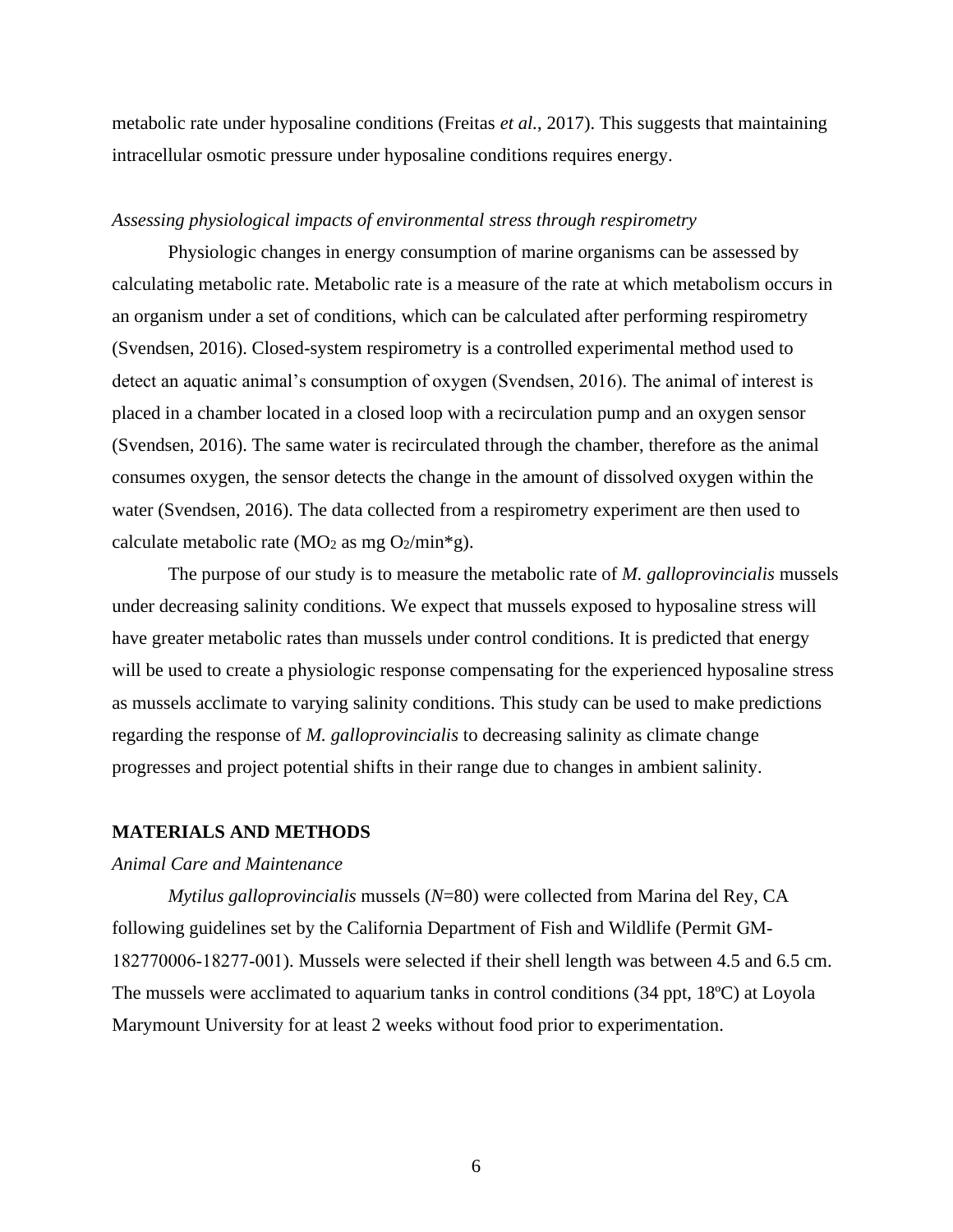#### *Respirometry Setup*

Closed-system respirometry (Loligo Systems, Viborg, Denmark) was performed using AutoResp (v. 2.0, Loligo Systems) software to measure mussel oxygen consumption. The respirometry took place in two 50 gallon tanks filled with 30 gallons of seawater adjusted to the experimental salinity. Seawater was created using Instant Ocean sea salt mixed with DI water and salinities verified using a refractometer. DI water was added to decrease salinity and Instant Ocean was added to increase the salinity as appropriate. A total of 8 respirometry chambers (500 mL each) were used, each containing a mussel sealed inside. Each mussel was placed in a mesh sleeve before being placed in the chamber to prevent excessive movement that would influence metabolic rate.

Each chamber was attached to a recirculation pump and a flush pump using plastic tubing (Fig. 1). These pumps were connected to a Bluetooth enabled power strip that was controlled by the AutoResp software throughout experimentation. An oxygen sensor was connected to a fiber optic cable and placed in a closed loop with the chamber and the recirculation pump (Fig. 1). Each fiber optic cable for each individual chamber was attached to a Witrox system (one system per respirometry tank for a total of two Witrox systems) that communicated dissolved oxygen data to the AutoResp software via Bluetooth. Each Witrox system had a temperature probe that was placed in the 50 gallon seawater tank, which adjusted the oxygen readings from the sensors according to temperature. The water in the respirometer was maintained at 17 ºC during each experiment using a chiller.

Using the AutoResp software each oxygen sensor was calibrated using a two-point calibration system. For 100%  $O_2$  saturation each oxygen probe was placed in a beaker of air saturated seawater achieved through bubbling with an air-stone until a constant oxygen reading was observed in the AutoResp software. For 0% O<sub>2</sub> saturation each sensor was flushed with 100% nitrogen gas until a constant oxygen reading was observed in the AutoResp software. Calibration settings were established prior to each experiment.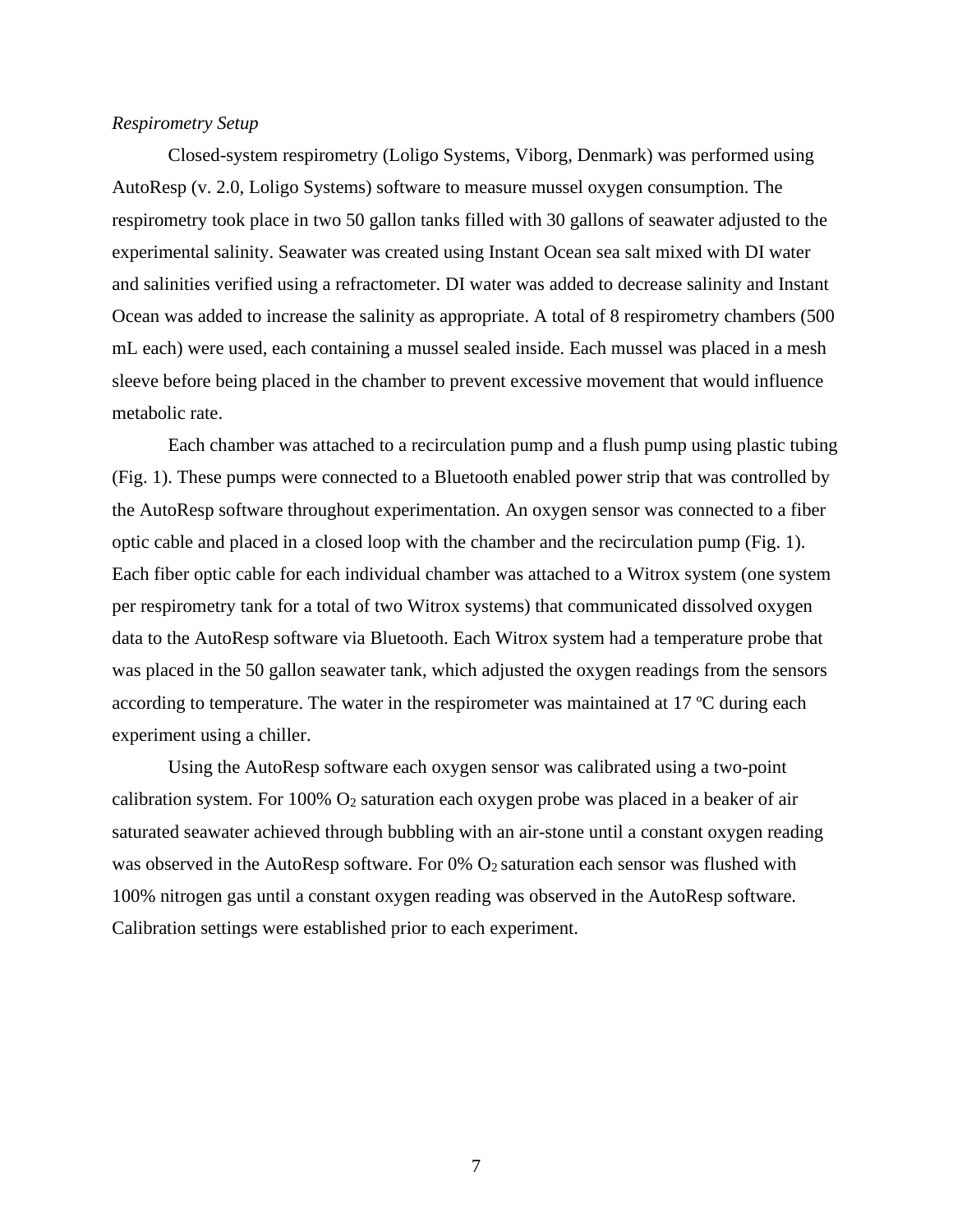

**FLUSH PUMP** 

RECIRCULATION PUMP

**Figure 1.** Respirometry setup, with the animal enclosed in a respirometry chamber attached to two pumps. The recirculation loop includes the chamber, the recirculation pump and the oxygen sensor (Loligo Systems).

#### *Experimental Design*

Once sealed in the respirometry chamber, mussels were allowed to acclimate to the experimental salinity condition for 45 minutes while ambient water was flushed through the chamber to maintain an oxygenated environment, controlled by the AutoResp software. The respirometer was then closed using the AutoResp software, placing each chamber in a closed loop. The water in the chamber recirculated for at least 45 minutes while the mussels depleted the oxygen through respiration. AutoResp programming collected and stored data on oxygen content of the water in each respirometry chamber.

Three salinity conditions were used: 35 ppt as a control and 28 and 25 ppt as hyposaline treatments. The proper salinity was created in the tank and measured using a refractometer prior to experimentation. 35 ppt was chosen as a control condition as normal seawater tends to have about 35 ppt salinity, while 28 ppt was chosen as a hyposaline condition and 25 ppt was chosen to indicate severe hyposaline conditions. 25 ppt was selected as the lowest salt content to ensure mussel survival while representing severe hyposaline stress. Environmentally relevant salinity conditions were chosen that represent salinities found within the species' range (Braby and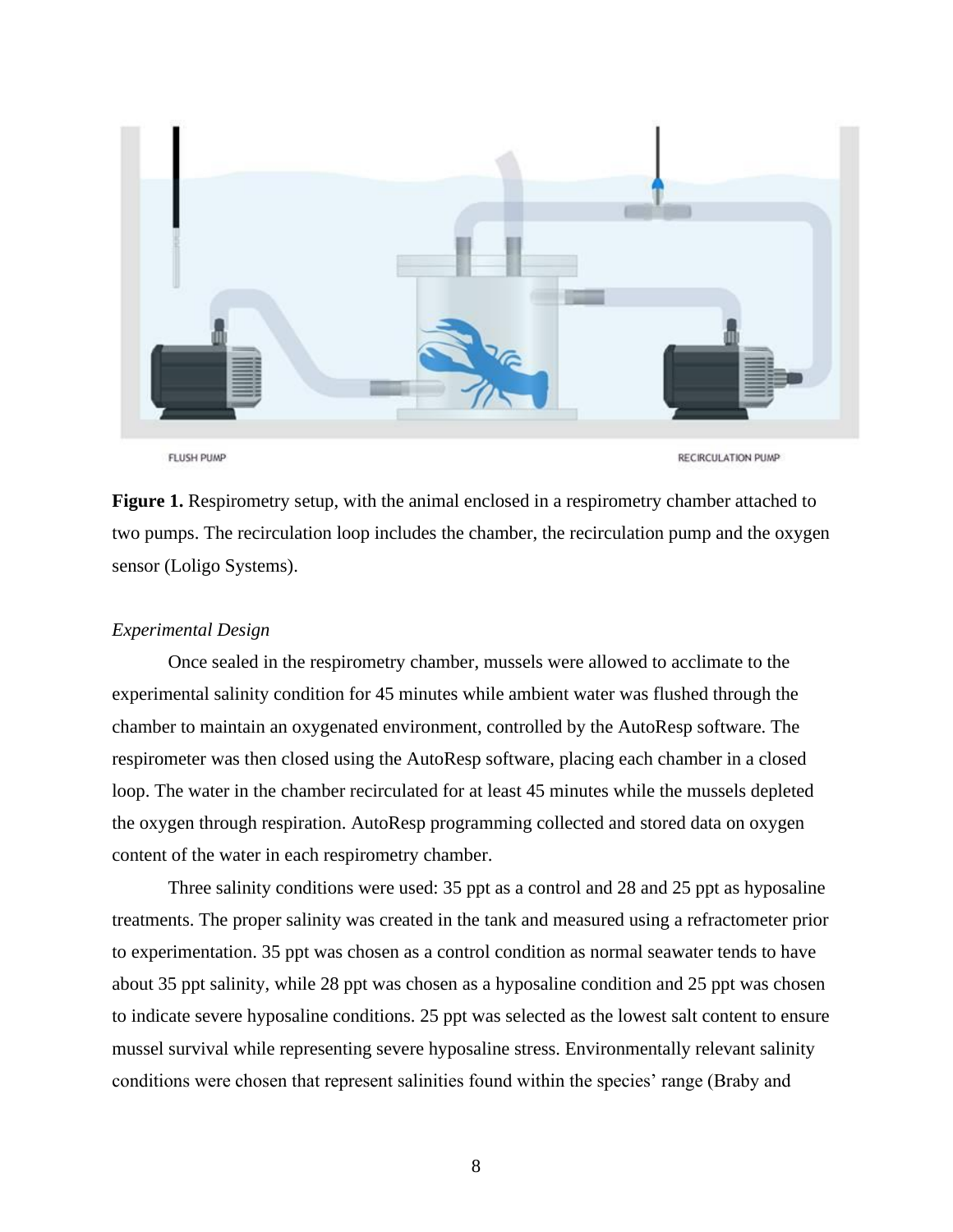Somero, 2006). Of the total N=39 mussels used in the experiment, N=11 were used in 35 ppt salinity,  $N=16$  mussels were used in 28 ppt salinity and  $N=12$  mussels were used in 25 ppt salinity.

After respirometry, the shell length (cm) of each mussel was obtained using calipers. The mussels were then dissected and the mass (g) of the soft tissue was recorded for each.

#### *Statistical Analysis*

The respirometry data was expressed as dissolved oxygen concentrations (mg  $O_2/L$ ) for each chamber. These data were imported into Excel from the AutoResp software and regression lines were generated for each mussel from the change in oxygen over time (mg  $O_2/L*$ min). Mussel data was excluded if a decrease in oxygen did not occur during the respirometry experiment and a linear regression had an  $R^2$  value of less than 0.9. This data was used to find the change in oxygen for each mussel over time.

Using the respirometry data, metabolic rate for each mussel was calculated using Equation 1.

$$
MO_{2}\left(\frac{mg}{hr\ast kg}\right)=\frac{chamber\,volume\ast \Delta O_{2}}{\Delta time\ast body\,mass\,(g)}.
$$

**Equation 1.** Total chamber volume was calculated by adding the chamber volume (500 mL) and the tube volume (65.497 mL) and subtracting the mussel volume which was equal to the tissue mass. The changes in oxygen and time were unique to each individual and based on the respirometry data.

A One-way ANOVA was used to compare the average metabolic rate for mussels in each salinity treatment ( $\alpha$ =0.05) and all analyses were completed using JMP Pro (V. 14.0).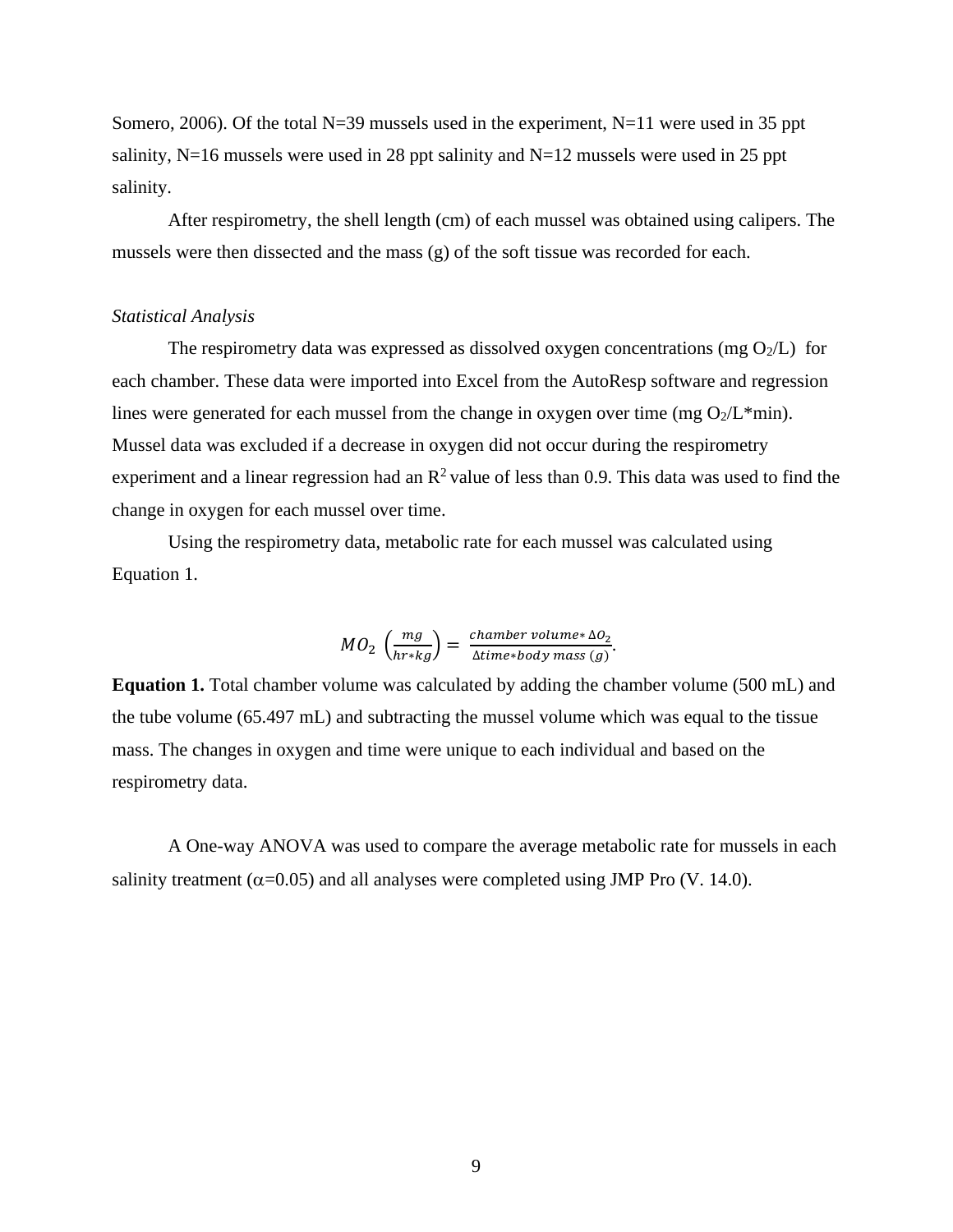## **RESULTS**



Metabolic Rate of M. galloprovincialis in Varying **Salinity Conditions** 

**Figure 2.** Average metabolic rate (mg O<sub>2</sub>/min/g) of *M. galloprovincialis* mussels (n=11-16 per treatment) under each salinity condition (35, 28 and 25 ppt). There was no significant change in metabolic rate due to salinity exposure (One-way ANOVA,  $P=0.0975$ ,  $\alpha = 0.05$ ). Error bars indicate  $\pm$  S.E.M.

**Table 1.** Number of replicate mussels (n), *M. galloprovincialis*, and average metabolic rate (mg O2/min/g) for each salinity treatment.

| Salinity Treatment (ppt) | Replicates (n) | Average Metabolic Rate (mg $O_2/min/g$ ) |
|--------------------------|----------------|------------------------------------------|
| 35                       |                | 2.64                                     |
| 28                       | 16             | 4.02                                     |
| 25                       |                | 3.48                                     |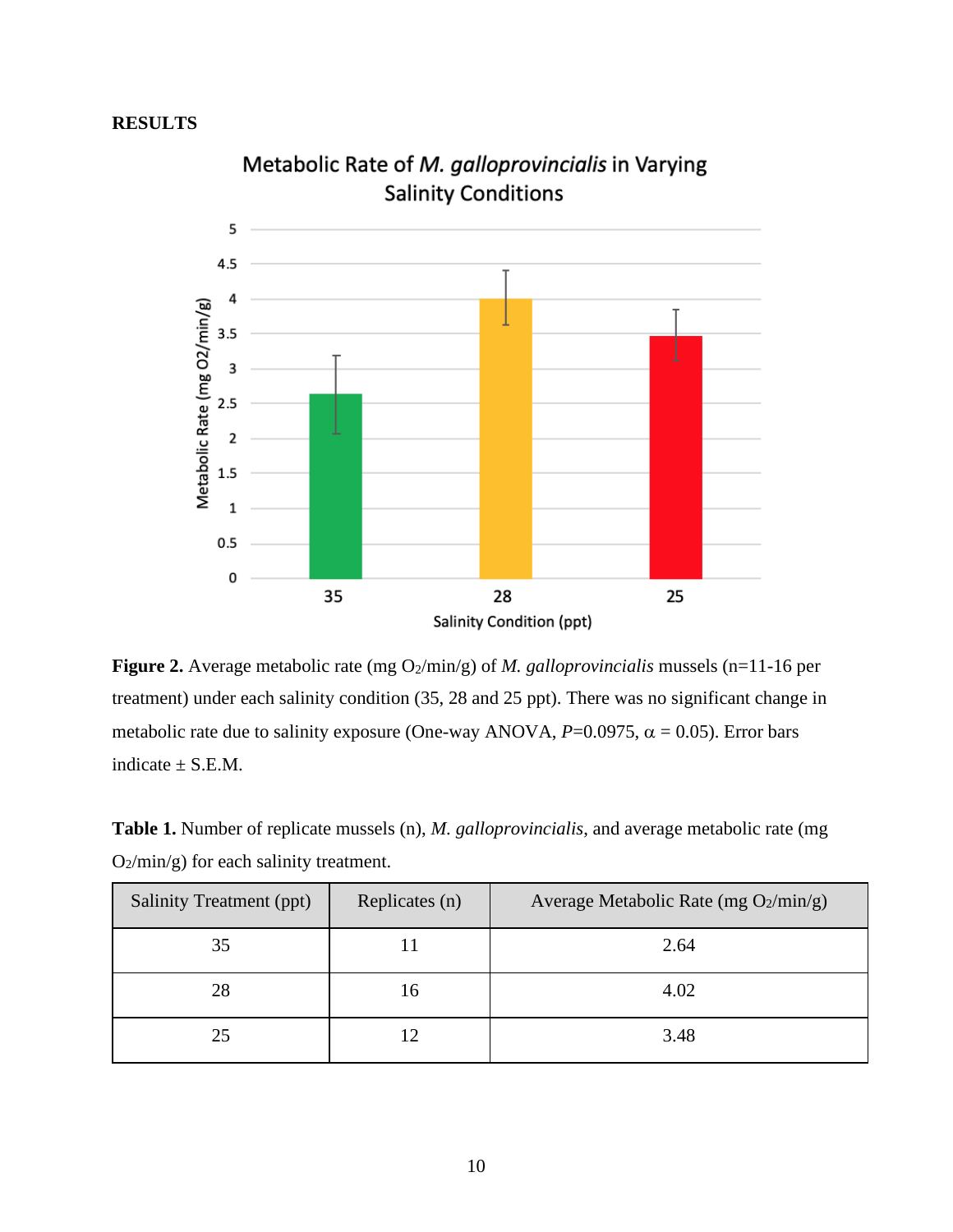The average metabolic rate for mussels exposed to 28 ppt salinity was the highest at nearly 2-fold higher than control, followed by mussels exposed to 25 ppt salinity, which was nearly 1.5-fold greater than control. Mussels exposed to 35 ppt salinity, the control condition, had the lowest average metabolic rate of 3.48 mg  $O_2/\text{min/g}$  (Table 1, Fig. 2). This indicates a trend towards increasing metabolic rate under moderately hyposaline conditions. However, the difference between the average metabolic rate of mussels under each salinity condition was not statistically significant (One-Way ANOVA, *P*=0.0975).

#### **DISCUSSION**

The purpose of this study was to examine the effect of hyposaline stress on metabolic rate of *M. galloprovincialis* mussels. The results of this experiment indicate that *M. galloprovincialis* mussels show a trend towards increasing metabolic rate under hyposaline conditions as compared to mussels under control conditions, consistent with initial expectations. However, we did not identify a significant difference between salinity exposures.

A previous study on *M. galloprovincialis* acclimated the mussels to 14, 28 or 35 ppt salinity at pH 7.8 for 28 days before freezing the organisms and performing biochemical tests to measure their response (Freitas *et al.*, 2017). Glycogen and lipid content of the tissues was measured, antioxidant assays were performed to identity superoxide dismutase and catalase activity, and electron transport chain activity was measured through the absorbance of formazan (Freitas *et al.*, 2017). They found that mussels exposed to 14 and 28 ppt salinity had significantly greater electron transport chain activity and significantly less glycogen content than mussels at 35 ppt salinity, indicating a response to hyposaline stress involving an increased consumption of energy (Freitas *et al.*, 2017). Thus, previous research indicates that hyposalinity stress results in greater energy use, which was not consistent with our findings. Perhaps a longer acclimation time may be key in analyzing the physiological response of mussels to hyposaline stress. In our study the mussels were acclimated to their salinity condition for 45 minutes before respirometry was performed to measure the acute response to hyposaline stress and this may not have been a long enough duration to elicit a measurable response.

The manipulation of only a single stressor could have also contributed to the lack of significance in our results. A review paper by Gunderson *et al.* (2016) highlighted the importance of multiple stressor studies in marine environments as these studies emulate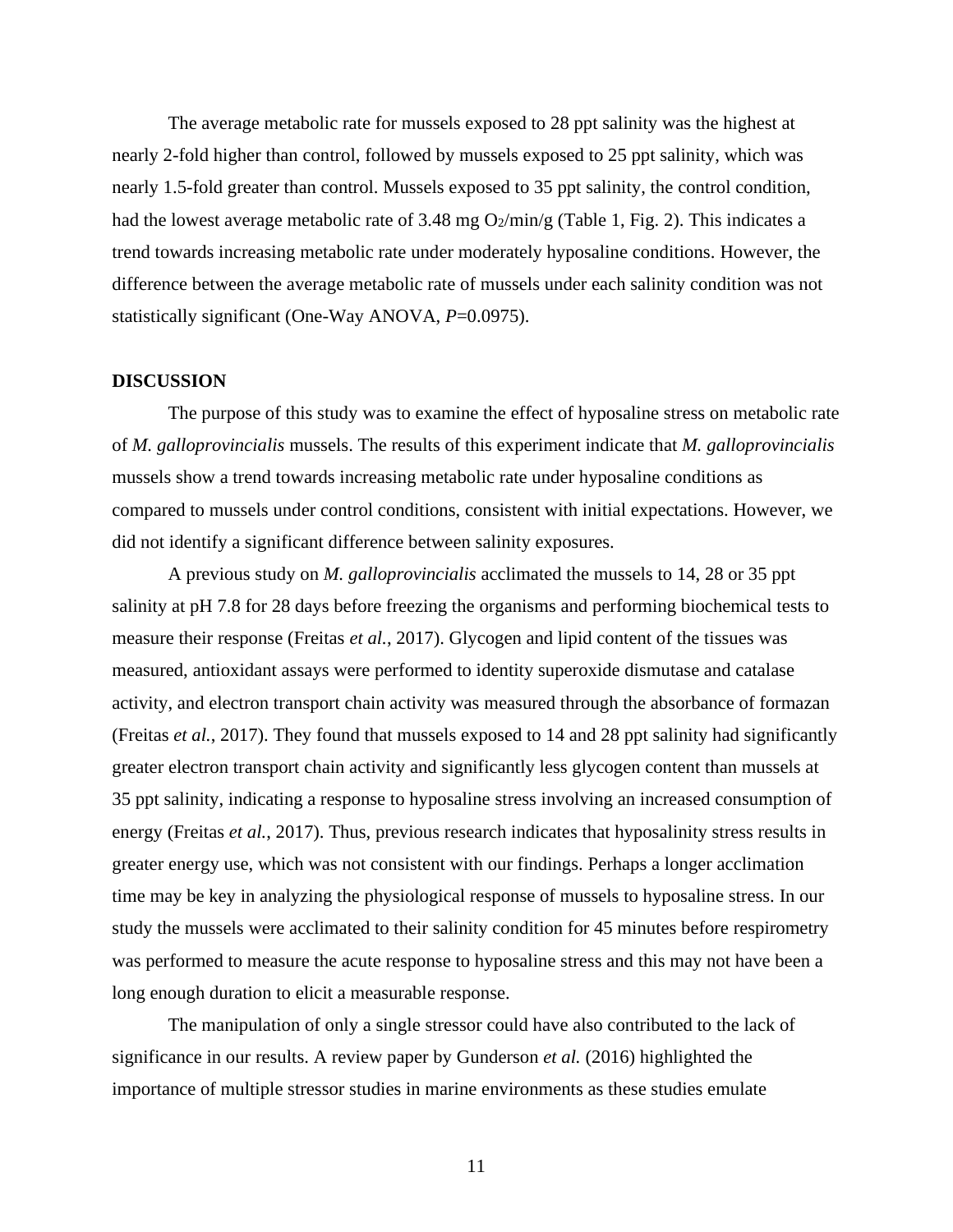conditions in the natural world, where multiple factors are changing at once. Additionally, this review noted the lack of quality multiple stressor studies in the literature, with the majority of stressor studies on marine life focusing on the effects of the interaction between temperature and salinity on marine organisms. Many other studies have assessed the effects of multiple stressors on marine invertebrates, such as the two aforementioned studies by Freitas *et al.* (2017) and Shumway and Koehn (1982), as well as studies by Cole *et al.* (2016) and Dickinson *et al.* (2012). One study on flat oysters (*Ostrea angasi*) showed that single stressors (elevated pCO2, elevated temperature, hyposalinity or reduced food availability) did not produce statistically significant differences in physiology, but the combined effects of two or more of these stressors were enough to delay development, reduce larval size and increase mortality in oysters (Cole *et al.*, 2016). Unlike the experiment by Cole *et al.* in 2016, our experiment only manipulated salinity and held all other variables constant, therefore it is possible that the stress caused by hyposaline conditions was not enough to produce a significant result. However, if salinity stress had been combined with some other stressor, such as temperature, perhaps statistically significant results could have been found. In fact, this experiment has already been used to inform the creation of a follow-up experiment investigating the combined effects of hyposaline stress and heat stress on *M. galloprovincialis* mussels to investigate this further.

Changes in metabolic rate are not the only physiological response to hyposaline stress in mussels. Previous studies investigating changes in the mussel proteome to hyposaline stress indicate an increased abundance of ATP synthase and decreased abundance of oxidative stress proteins in *M. galloprovincialis* mussels 24 hours after a 4 hour exposure to 29.8 ppt salinity, a moderately hyposaline condition (Tomanek *et al.*, 2012). These changes are consistent with a greater demand for energy in the form of ATP and greater energy consumption in mussels exposed to hyposaline stress. These results are consistent with the results of our experiment where metabolic rate increases at the cellular level and at the organismal level in *M. galloprovincialis* exposed to moderate salinity stress.

As climate change progresses and mussels are exposed to a variety of stressors in their natural environment, further studies are needed to predict the physiological response of *M. galloprovincialis* mussels to changing climate conditions like increased temperature, ocean acidification and decreased salinity. Nevertheless, the results shown in this experiment are helpful in predicting the response of *M. galloprovincialis* to hyposaline stress and indicate that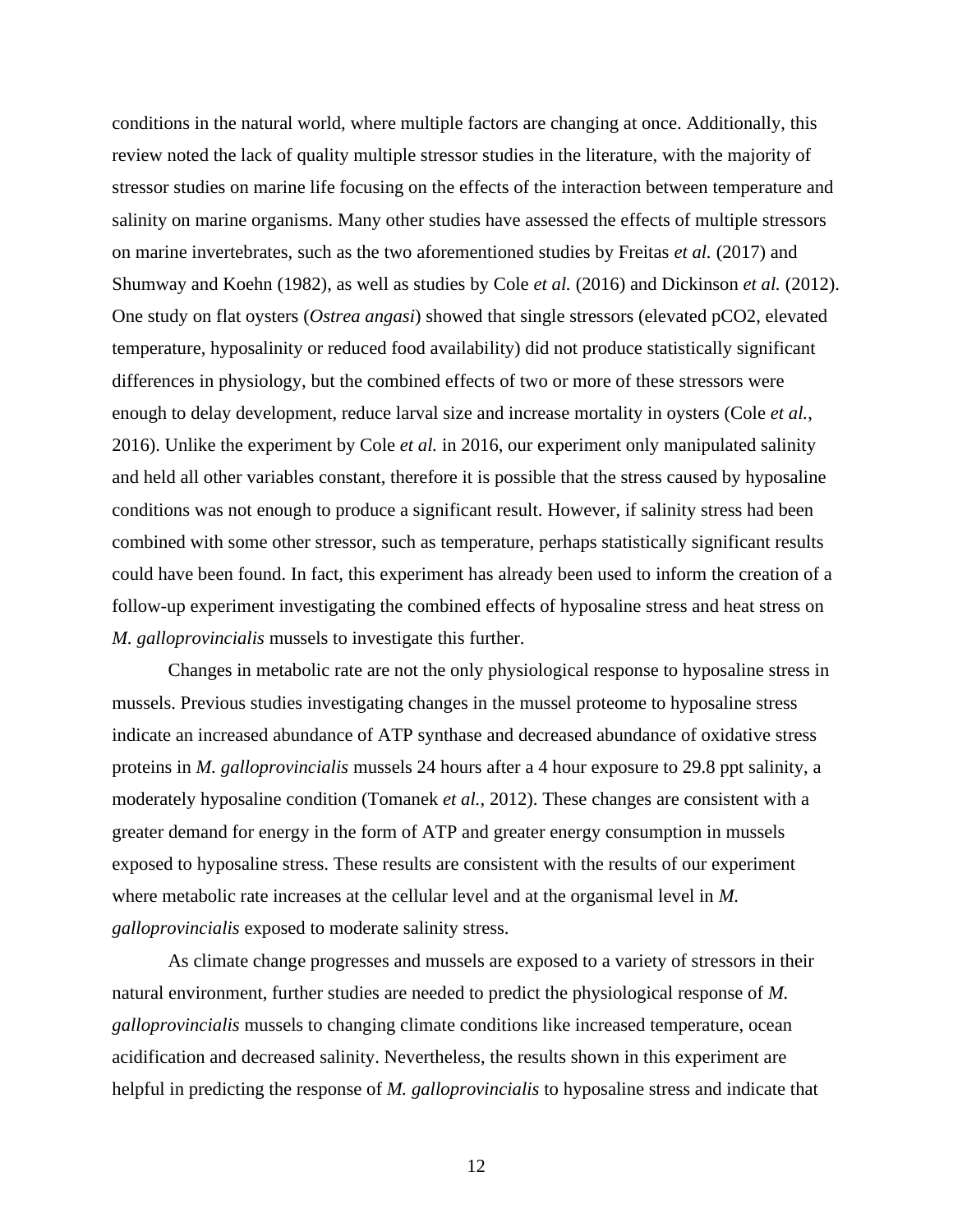mussels are more likely to have a higher metabolic rate when exposed to moderately hyposaline conditions. An increase in metabolic rate will likely occur in wild *M. galloprovincialis* populations in the near future if the effects of climate change continue to worsen.

#### **ACKNOWLEDGMENTS**

I would like to thank Dr. Vasquez, my research advisor, for her incredible support, guidance and mentorship on this project. I would additionally like to thank Phi Beta Kappa for funding this research. Finally, I would like to thank the students in the Vasquez lab for their support throughout the length of this project.

#### **REFERENCES**

- Braby, C.E. and Somero, G.N. (2006). Ecological gradients and relative abundance of native (*Mytilus trossulus*) and invasive (*Mytilus galloprovincialis*) blue mussels in the California hybrid zone. *Marine Biology.* 148. 1249–62.
- Cole, V.J., Parker, L.M., O'Connor, S.J., O'Connor, W.A., Scanes, E., Byrne, M. and Ross, P.M. (2016). Effects of multiple climate change stressors: ocean acidification interacts with warming, hyposalinity, and low food supply on the larvae of the brooding flat oyster *Ostrea angasi*. *Marine Biology.* 163. 125.
- Dickinson, G.H., Ivanina, A.V., Matoo, O.B., Pörtner, H.O., Lannig, G., Bock, C., Beniash, E. and Sokolova, I.M. (2012). Interactive effects of salinity and elevated CO<sup>2</sup> levels on juvenile eastern oysters, *Crassostrea virginica*. *Journal of Experimental Biology*. 215. 29-43.
- Doney, S.C. *et al.* (2012). Climate change impacts on marine ecosystems. *Annual Review of Marine Science*. 4. 11-37.
- Freitas, R., De Marchi, L., Bastos, M., Moreira, A., Velez, C., Chiesa, S., Wrona, F.J., Figueira, E. and Soares, A.M.V.M. (2017). Effects of seawater acidification and salinity alterations on metabolic, osmoregulation and oxidative stress markers in *Mytilus galloprovincialis*." *Ecological Indicators*. 79. 54-62.
- Gunderson, A.R., Armstrong, E.J and Stillmon, J.H. (2016). Multiple stressors in a changing world: the need for an improved perspective on physiological responses to the dynamic marine environment. *Annual Review of Marine*